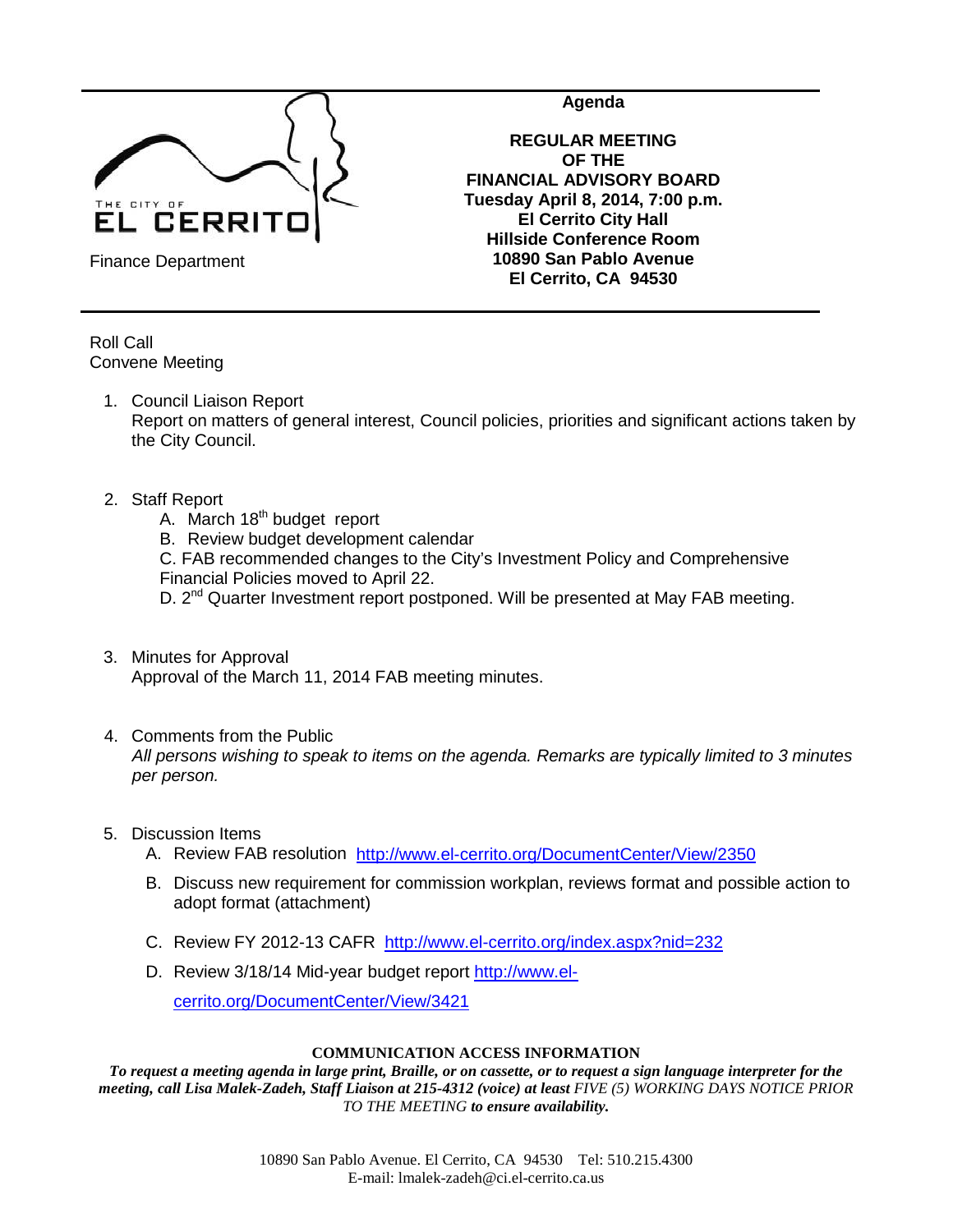City of El Cerrito Financial Advisory Board Meeting Minutes

- E. Review Quarterly Investment Report *(Postponed to May meeting)*
- F. Review Cash Flow (*Postponed to May meeting)*
- G. Schedule additional meetings for budget discussions
- 6. Discuss Agenda Items for the Next Meeting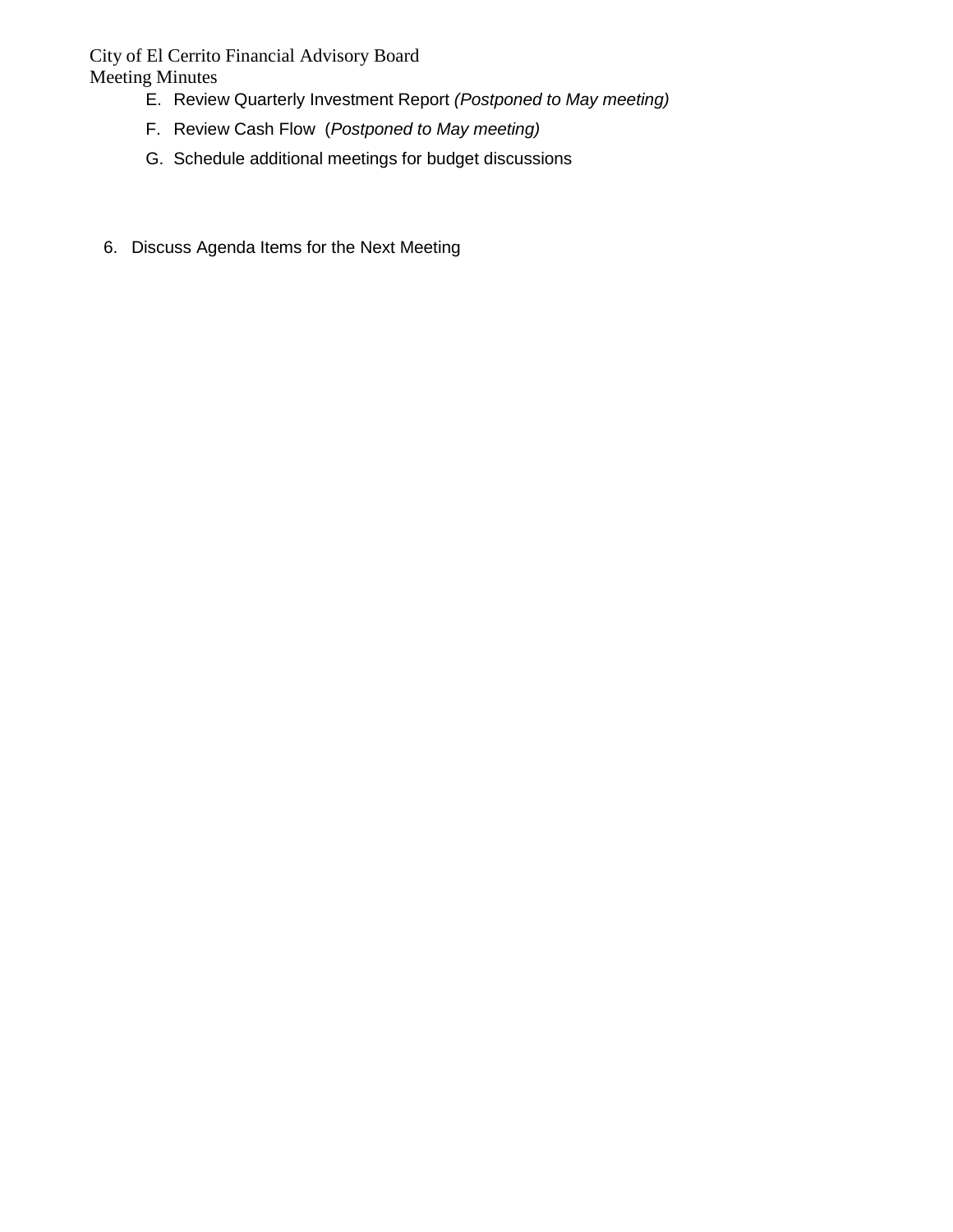

**Minutes**

**REGULAR MEETING OF THE FINANCIAL ADVISORY BOARD Tuesday March 11, 2014, 7:00 p.m. El Cerrito City Hall Hillside Conference Room 10890 San Pablo Avenue El Cerrito, CA 94530**

Roll Call

Present: Boardmembers Vranich, Crump, Patterson, Bartke, Kronenberg and Mayor Abelson. Absent: None

Chairperson Peter Vranich convened Financial Advisory Board meeting at 7:02 p.m.

### **1. Council Liaison Report**

Mayor Abelson shared new rules related to Council liaison role at commission meetings. Provided summary of presentations given to Council on March 8th - survey results related to Sales Tax renewal and Library Needs Assessment.

### **2. Staff Report**

- A. Welcome and Announcement of new FAB Members. Introduction of new Boardmembers Patterson and Crump.
- B. Reminder regarding April 1, 2014 Filing Deadline. Reminder that Boardmembers' Form 700 due on April 1, 2013.
- C. Next steps for changes FAB has recommended to the City's Investment Policy and Comprehensive Financial Policies Informed Boardmembers that the recommended changes to the City's Investment Policy and Comprehensive Financial Policies as well the FY 2012-13 Comprehensive Annual Financial Report will be presented to Council at the April 1, 2014 meeting.

D. Update on FAB's request for cash flow analysis to accompany quarterly investment reports.

Not discussed

- 3. **Comments from the Public**  No members of the public present.
- **4. Discussion Items**

#### **COMMUNICATION ACCESS INFORMATION**

*To request a meeting agenda in large print, Braille, or on cassette, or to request a sign language interpreter for the meeting, call Lisa Malek-Zadeh, Staff Liaison at 215-4312 (voice) at least FIVE (5) WORKING DAYS NOTICE PRIOR TO THE MEETING to ensure availability.*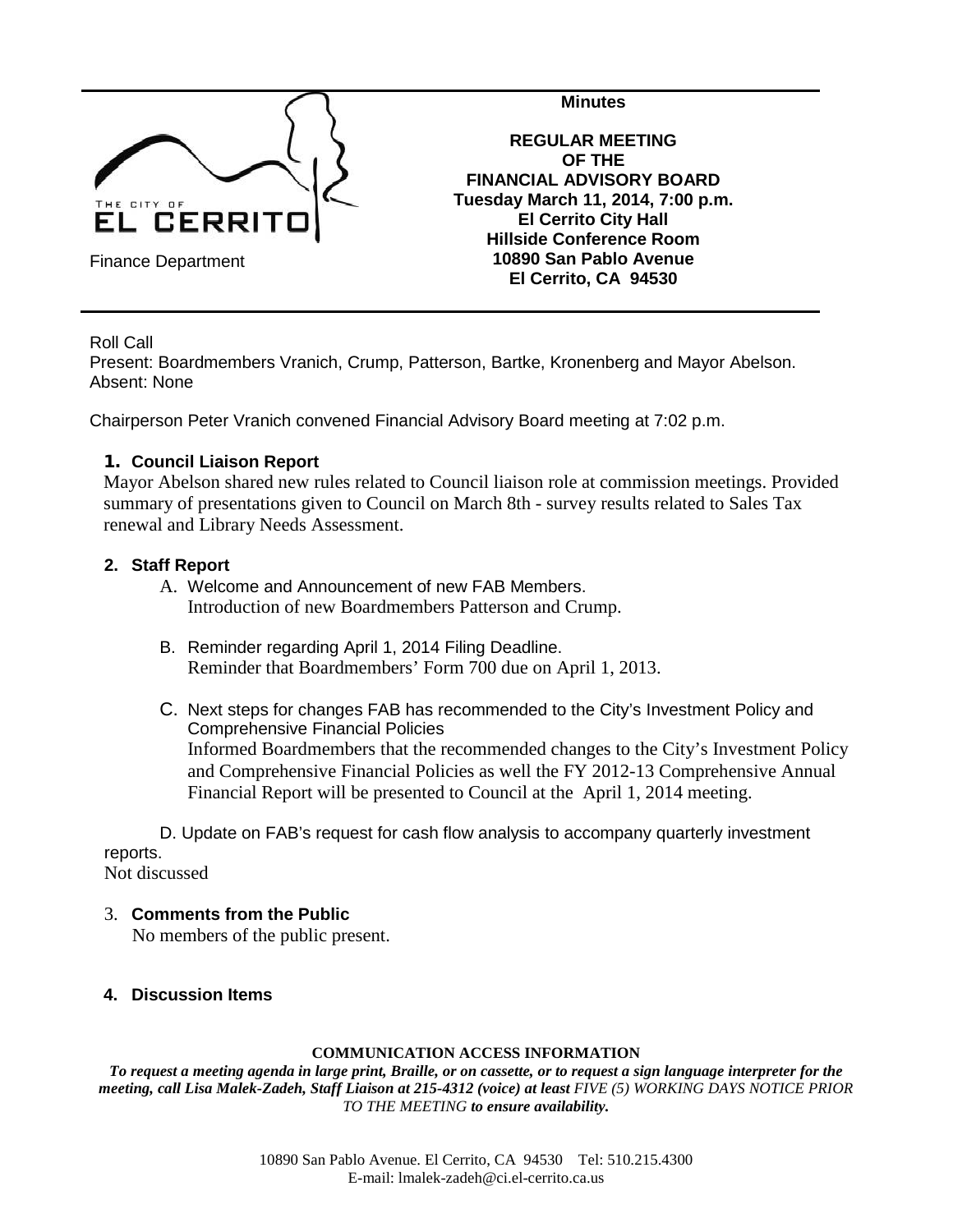# A. **Introduction of new FAB Members discussed during Staff Report Item 2A.**

## **B. Discussion of format for action minutes.**

The format of FAB meetings is more discussion than passing motions. Previous meeting notes were inadequate to understand what happened at meetings as discussion items only are not included in Action Notes. While Staff will include a summary of the discussion, staff recommended FAB pass more motions that can be recorded in the meeting notes.

## **5. Minutes for Approval**

A. Approval of November 12, 2013 FAB meeting

Action: Moved, seconded (Vranich, Bartke: Ayes: Vranich, Bartke; Absent: Kronenberg) and carried motion to approve meeting minutes.

Approval of the January 14, 2014 FAB meeting minutes

B. Action: Moved, seconded (Vranich, Bartke: Ayes: Vranich, Bartke; Kronenberg) and carried motion to approve meeting minutes

# **6. Election of new Chair and Vice Chair**

The FAB will select a new Chair and Vice-Chair for a one year term. Action: Moved, seconded (Kronenberg, Patterson) nomination and election of Boardmember Vranich as Chair, and Boardmember Bartke as Vice Chair. Voting: Ayes Vranich, Crump, Patterson, Bartke, Kronenberg.

## **7. Discuss Agenda Items for the Next Meeting**

- Review FAB Resolution
- Review FY 2012-13 CAFR
- Review 3/18/14 Mid-year budget report
- Review Quarterly Investment Report
- Review Cash Flow
- Discuss Workplan Format
- Schedule additional meetings for budget discussions

## **Meeting adjourned at 9:00p.m.**